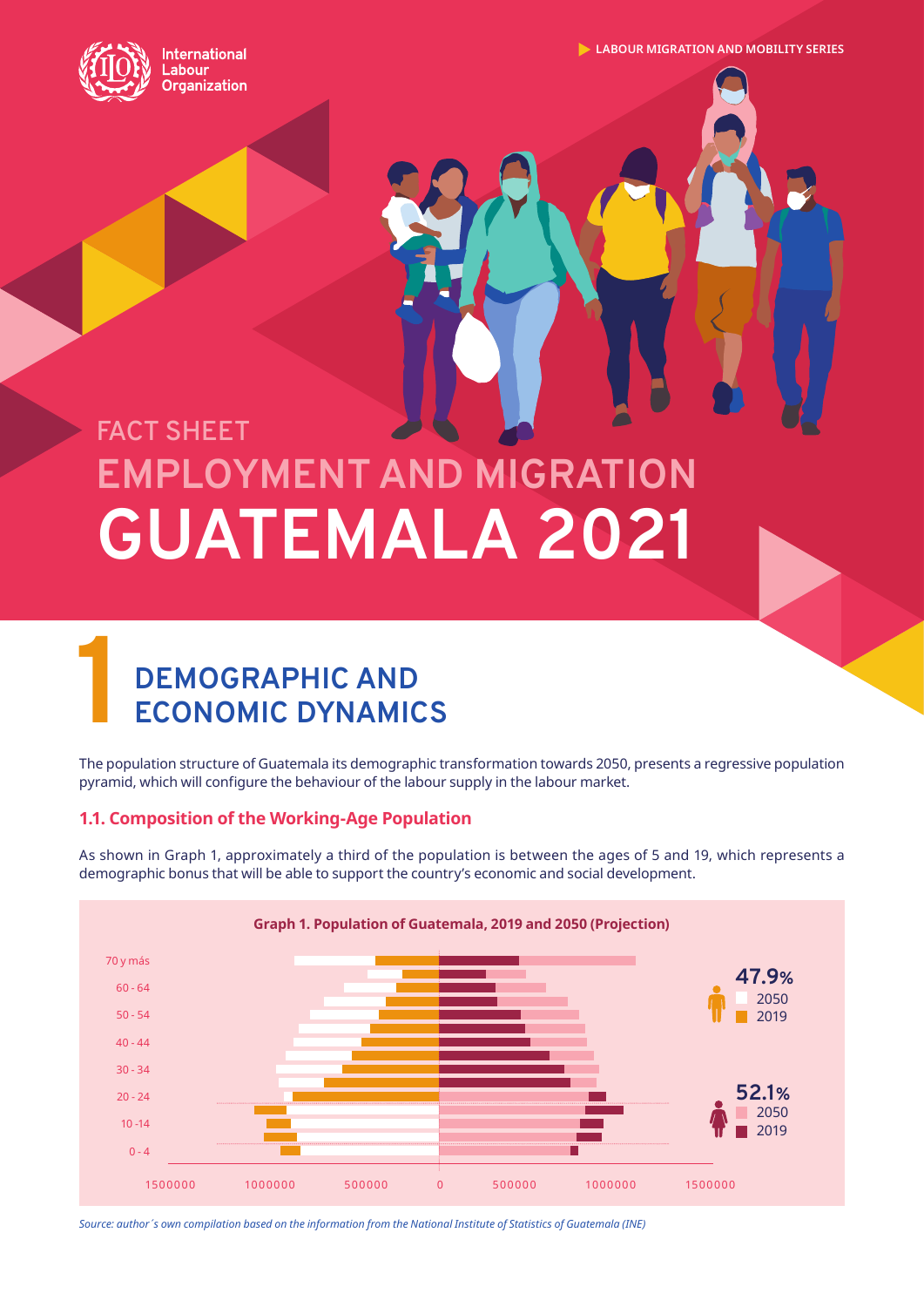The demographic dynamics of Guatemala, with respect to the year 2050, show changes related to the aging of the population, with an increase in the average age of the population and its life expectancy at birth, given the proportion that adults will represent (41.2%). This group will require an effective social protection system and the necessary resources for the generation of income in old age, given the increase in the aging index (78.4%) and the reduction of the dependency ratio (46.8%), as shown in Table 1.

#### **Table 1. Demographic Indicators 2019 and 2050**

| <b>Demographic Indicator</b> | 2019 | 2050 |
|------------------------------|------|------|
| Age groups (%)               |      |      |
| Children (0 - 14)            | 29.9 | 19.2 |
| Youth (15 - 29)              | 28.7 | 21.3 |
| Adults (30 - 59)             | 31.1 | 41.2 |
| Seniors (60 and over)        | 10.3 | 18.3 |
| Relation of dependence (%)   | 62.3 | 46.8 |
| Median age of the population | 26.7 | 36.8 |
| Sex ratio (%)                | 97.0 | 96.4 |
| Aging Index (%)              | 20.9 | 78.4 |
| Gross birth rate (%)         | 23.1 | 12.7 |
| Global fertility rate (%)    | 2.6  | 1.7  |
| Gross mortality rate (%)     | 5.4  | 6.7  |
| Life expectancy at birth     | 73.0 | 78.6 |

*Source: author´s own compilation based on information from the National Statistics Institute of Guatemala (INE)*

According to data from the National Institute of Statistics (INE), in 2019 the labour market showed an increase of close to 0.2% in the employment-population ratio, which refers to the capacity of the economic system to create jobs and absorb the contingents of people who are able and at age to access a job opportunity, as indicated in Table 2.

### **Table 2. Labour market indicators, 2019. (Percentages)**

| <b>Indicator</b>                | I-2019 | II-2019 | Var.    |
|---------------------------------|--------|---------|---------|
| Labour force participation rate | 59.26  | 59.13   | $-0.14$ |
| Employment-population ration    | 57.77  | 57.96   | 0.19    |
| Unemployment rate               | 2.52   | 1.97    | $-0.55$ |
| Share of informal employment    | 70.24  | 65.27   | $-4.97$ |
| Visible underemployment rate    | 9.63   | 6.66    | $-2.97$ |
| Inactivity rate                 | 40.74  | 40.87   | 0.14    |

*Source: author´s own compilation based on information from the National Statistics Institute of Guatemala (INE)*

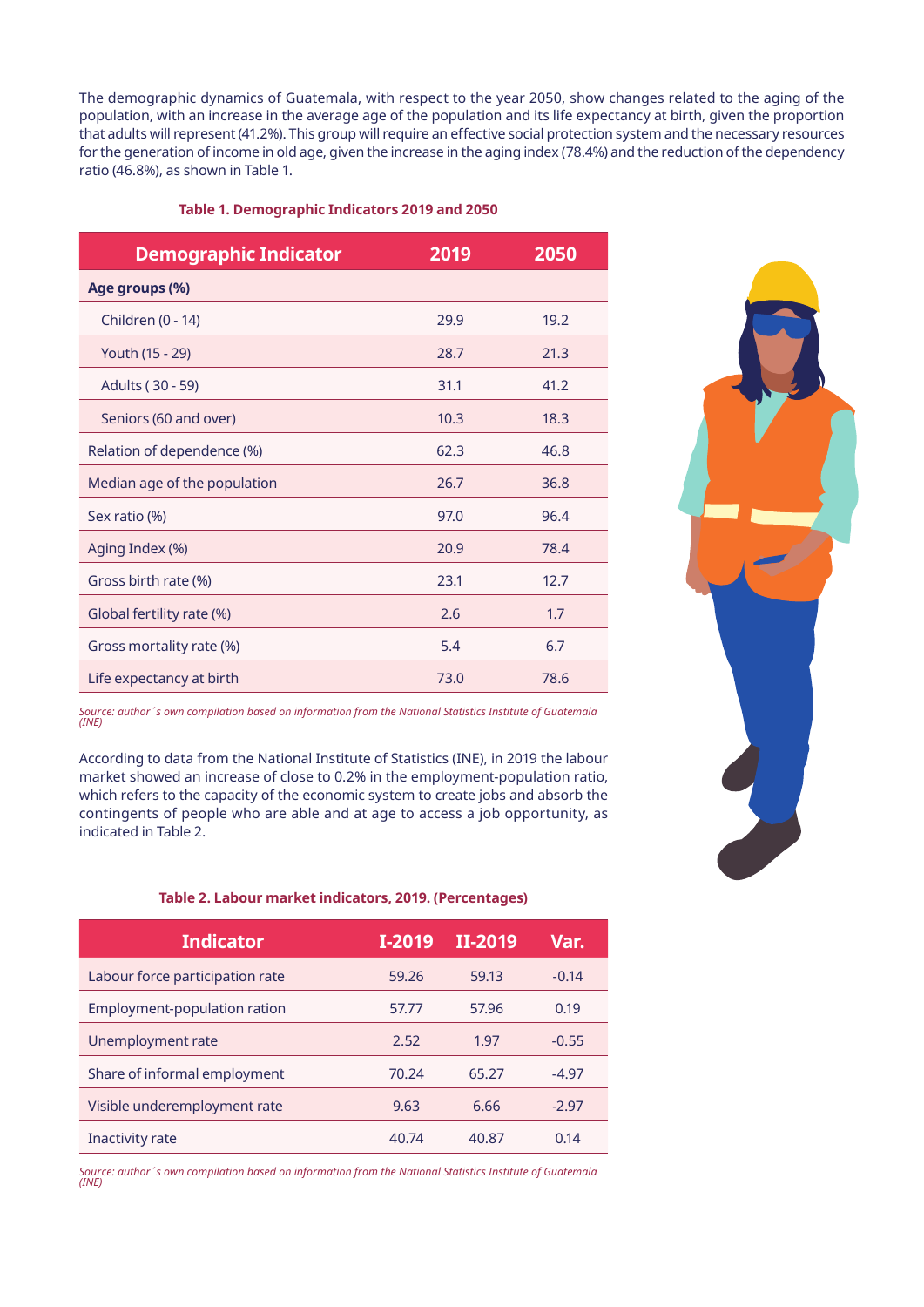

**Given the increase in occupancy between I-2019 and II-2019, there is a reduction in the unemployment rate, which is due to people getting out of unemployment (16,545) and the entry of a new contingent in the labour market (322,303) with a job, or a combined effect (749).**

### **Table 3. Participation in the labour market by age, 2019. (Percentages)**

| <b>Ages</b> | <b>WAP</b> | <b>EIP</b> | <b>EAP</b> |
|-------------|------------|------------|------------|
| $15 - 19$   | 16.2       | 22.4       | 11.9       |
| $20 - 24$   | 13.8       | 12.0       | 15.0       |
| $25 - 29$   | 10.9       | 8.5        | 12.7       |
| $30 - 34$   | 9.8        | 7.4        | 11.5       |
| $35 - 39$   | 8.9        | 6.1        | 10.7       |
| $40 - 44$   | 7.5        | 5.1        | 9.2        |
| $45 - 49$   | 6.8        | 5.4        | 7.8        |
| $50 - 54$   | 6.3        | 5.9        | 6.7        |
| $55 - 59$   | 5.0        | 4.8        | 5.2        |
| $60 - 64$   | 4.5        | 5.3        | 4.0        |
| $65 - 69$   | 3.8        | 5.3        | 2.7        |
| 70 y más    | 6.4        | 11.8       | 2.7        |

*Source: author´s own compilation based on information from the National Statistics Institute of Guatemala (INE)*

As shown in Table 3, according to INE data, in the period II-2019, 40.9% of the Working Age Population (WAP) was between 15 and 29 years of age. However, when distributed by activity, 34.3% is part of the Economically Inactive Population (EIP), aged 15 to 19 and over 70 years old.

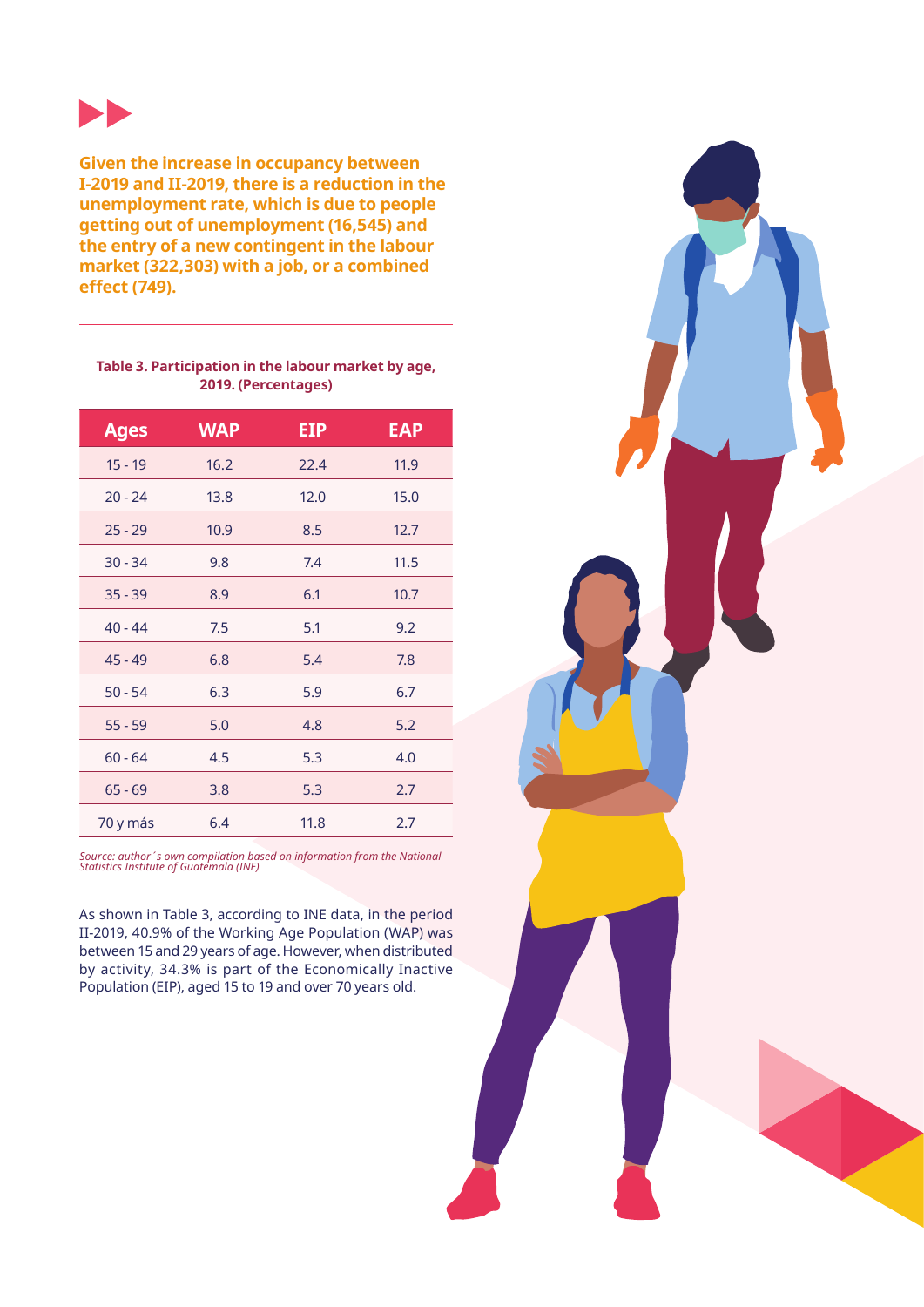With regard to the Economically Active Population (EAP), 39.5% are young people, and those between 20 and 24 years old represent the highest proportion of employment, unemployment and underemployment, as shown in Table 4.

| <b>Ages</b> | <b>Employed</b> | <b>Unemployed</b> | <b>Underemployed</b> | <b>Informality</b> |
|-------------|-----------------|-------------------|----------------------|--------------------|
| $15 - 19$   | 11.6            | 23.8              | 15.2                 | 14.7               |
| $20 - 24$   | 14.8            | 24.5              | 18.8                 | 14.3               |
| $25 - 29$   | 12.6            | 18.1              | 15.2                 | 10.5               |
| $30 - 34$   | 11.4            | 16.4              | 12.0                 | 9.9                |
| $35 - 39$   | 10.9            | 3.7               | 9.1                  | 9.8                |
| $40 - 44$   | 9.3             | 3.2               | 10.0                 | 8.2                |
| $45 - 49$   | 7.9             | 3.1               | 5.9                  | 7.9                |
| $50 - 54$   | 6.8             | 1.7               | 6.7                  | 7.2                |
| $55 - 59$   | $5.2$           | 2.7               | 2.1                  | 5.6                |
| $60 - 64$   | 4.0             | 1.2               | 2.8                  | 4.7                |
| $65 - 69$   | 2.8             | 0.5               | 1.4                  | 3.5                |
| 70 and over | 2.7             | 1.1               | 0.8                  | 3.7                |

### **Table 4. Labour market indicators by ages, 2019. (Percentages)**

*Source: author´s own compilation based on information from the National Institute of Statistics of Guatemala (INE)*

Table 4 shows that as people age, they represent a lower proportion of the occupation in the labour market, and they are more likely to be part of the informal sector or to be underemployed. This sector concentrates the population between 15 and 29 years old (39.4%), showing that young people are prone to being employed in the informal sector.

Therefore, the adoption of public policy initiatives aimed at improving working conditions and creating jobs for people, should seek to take advantage of the demographic bonus in the coming years, to guarantee an effective development process, promoting the transition from the informal sector to the formal economy.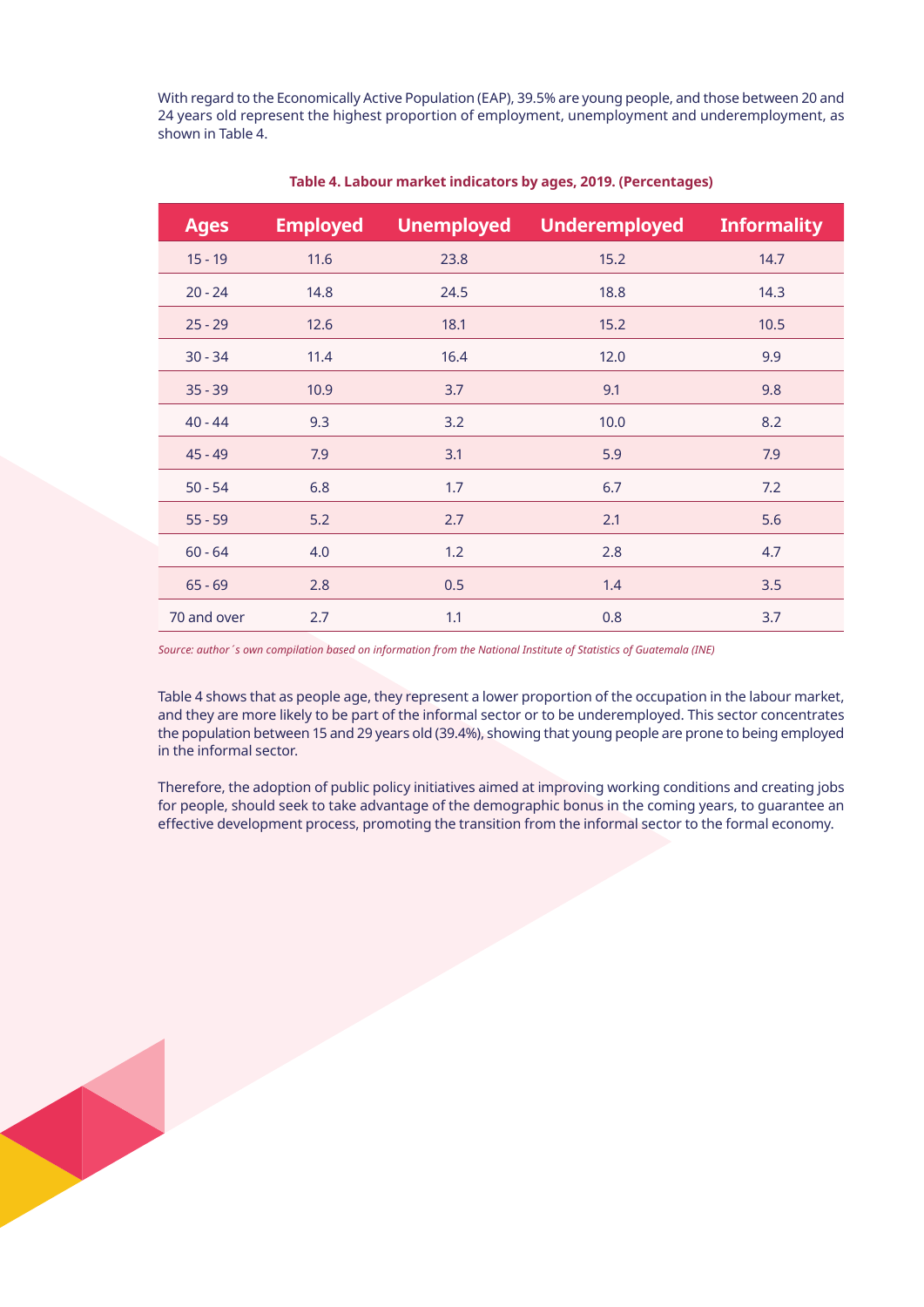## **1.2. Migration flows1**

# **General Information (2020)**



1 The information used for this section was obtained from the following sources: a) Overview of the Stock of International Migrants 2020, from the United<br>Nations Department of Economic and Social Affairs, b) Returnees from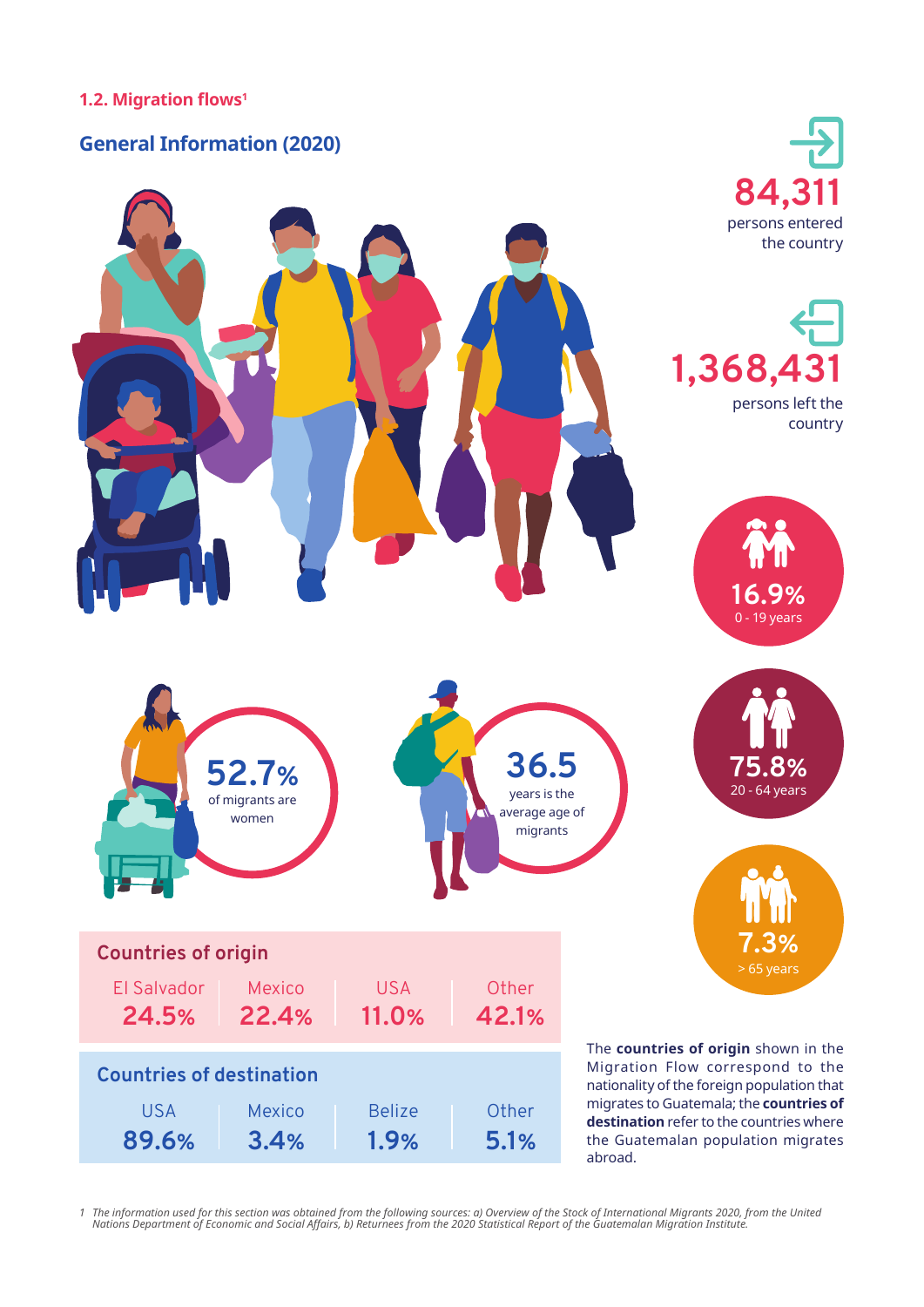# **Return migrants (2020)**

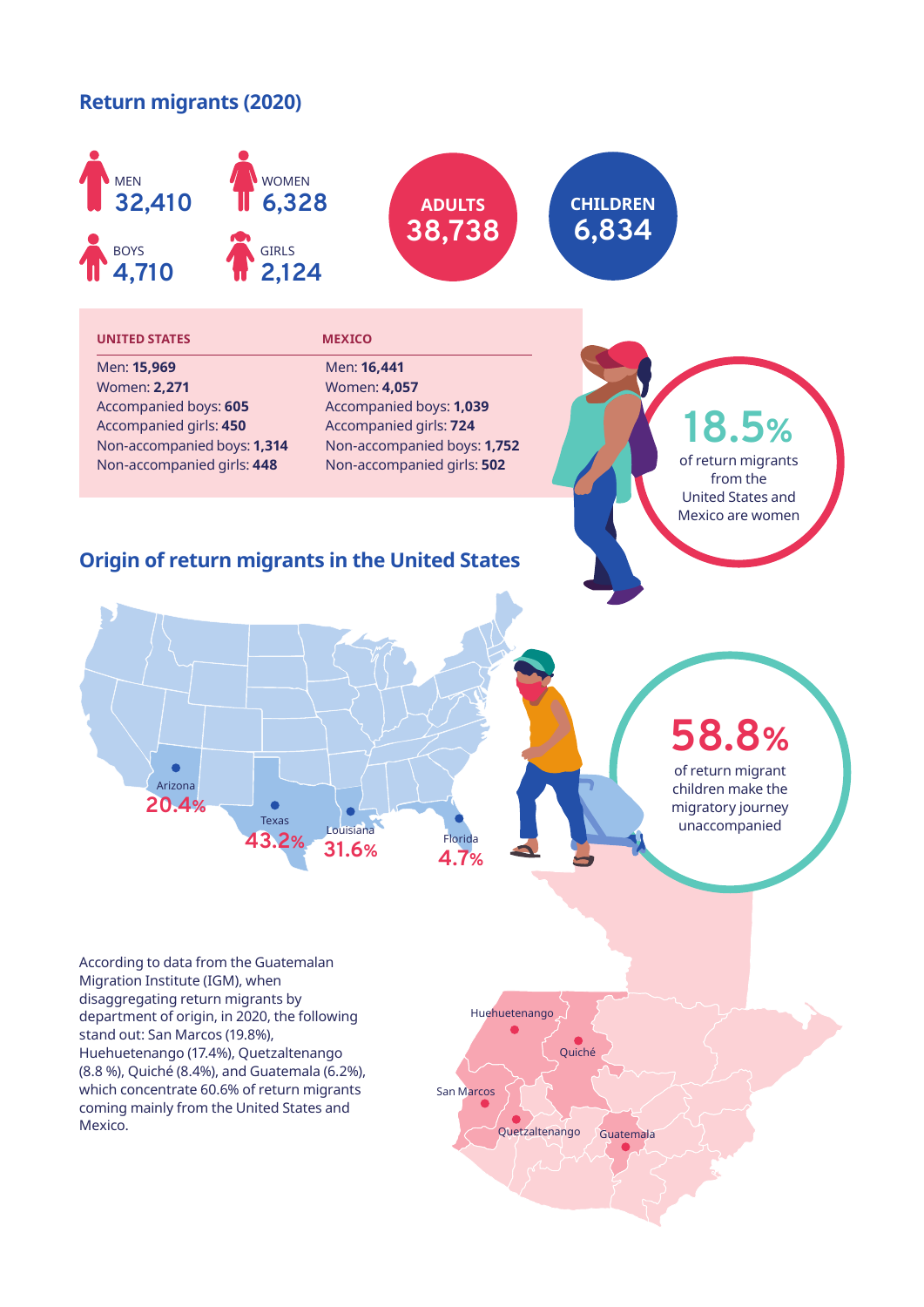## **1.3. Macroeconomic Context**

The country's political situation during 2016 affected the behaviour of the economy, causing a reduction in economic growth, reaching a minimum of 2.68%, which subsequently remained relatively constant in a range between 3.0 and 4.0%, reaching -1.52% in 2020, due to the COVID-19 pandemic (Graph 2).





During the 2016-2020 period, as shown in Table 5, there was a reduction in exports and imports in the Gross Domestic Product (GDP), presenting a variation of -1.9 and -2.7 percentage points respectively, evidencing a decrease in trade openness.

**Table 5. Macroeconomic Indicators, 2015-2019. (Percentages)**

| <b>Indicators</b> | 2016   | 2017   | 2018   | 2019   | 2020   |
|-------------------|--------|--------|--------|--------|--------|
| Exports/GDP       | 18.8   | 18.5   | 18.2   | 17.6   | 16.9   |
| Imports/GDP       | 27.6   | 27.6   | 28.9   | 27.9   | 24.9   |
| Remittances/GDP   | 10.7   | 11.4   | 13.1   | 13.6   | 14.7   |
| <b>Tax Load</b>   | 10.8   | 10.8   | 10.7   | 10.6   | 10.1   |
| Tax deficit/GDP   | $-0.8$ | $-1.1$ | $-1.7$ | $-2.2$ | $-4.9$ |
| Total debt/GDP    | 25.0   | 25.2   | 26.5   | 26.5   | 31.6   |
| Foreign Debt /GDP | 12.0   | 11.4   | 11.6   | 11.8   | 13.6   |

*Source: Author´s own compilation based on information from the Bank of Guatemala and the Ministry of Public Finances*

Likewise, in this period a variation of 4.0% can be observed in the participation of international remittances in the economy, growing from 10.7% in 2016 to 14.7% in 2020, making them an important external flow for economic growth and development.







*Source: Author´s own compilation based on information from the Bank of Guatemala*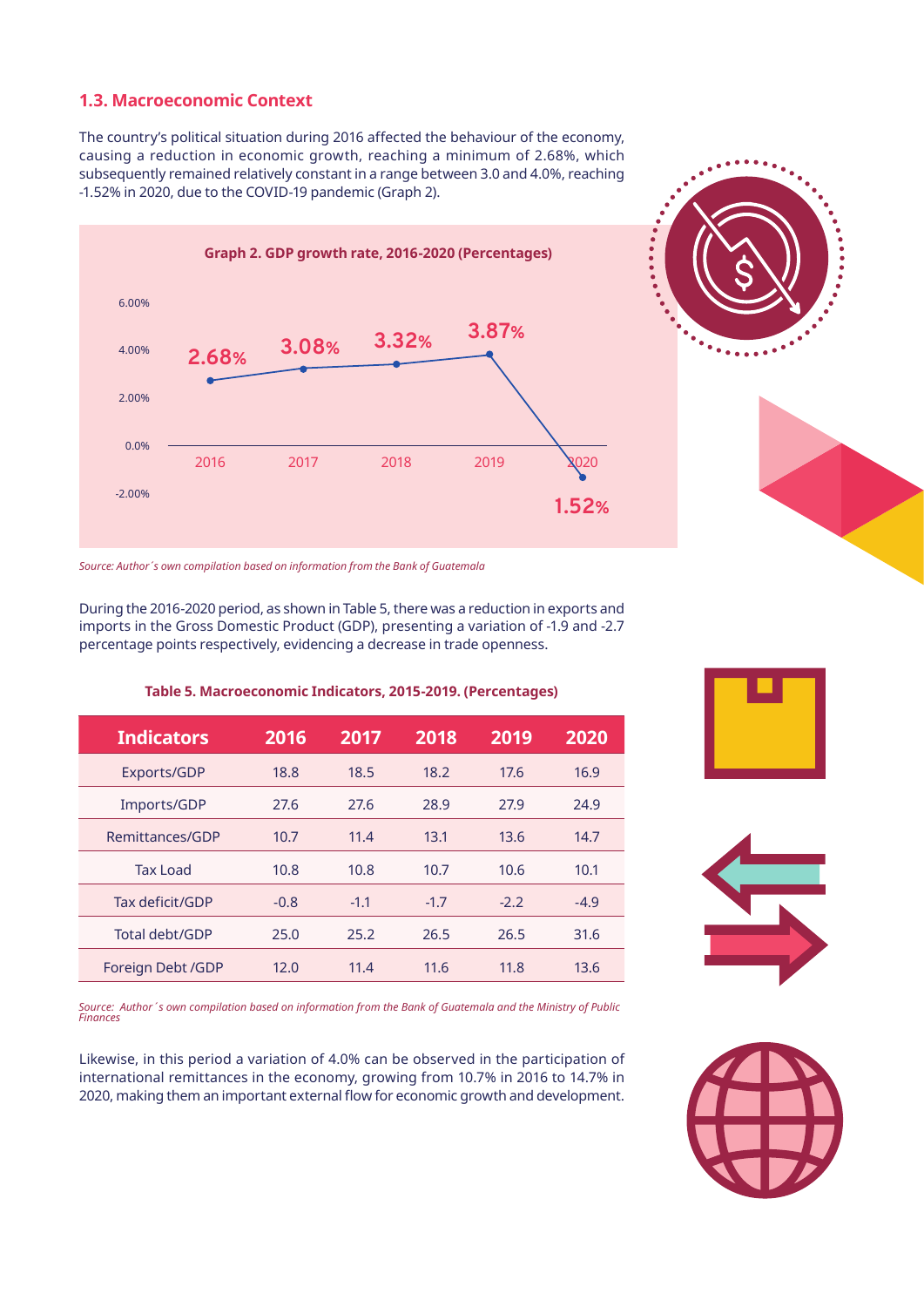Regarding the behaviour of the Central Government's public finances, according to data from the Ministry of Public Finance (MINFIN), the country's tax burden was reduced, due to the COVID-19 pandemic and the decrease in tax collection in relation to the year 2020, decreasing from 10.8% to 10.1%, between the years 2016 and 2020; which has influenced behaviour of the fiscal deficit, which stands at 4.9% in relation to to GDP in 2020, as opposed to the 0.8% registered in 2016.

Based on the above, the financing of the fiscal deficit has increased the volume of the total public debt of the Central Government as a proportion of the GDP, which in the 2016-2020 presents a variation of 6.6 percentage points, increasing from 25.0% to 31.6%.

However, this increase is likely mainly due to a higher proportion of internal debt with respect to external debt, and to the economic support provided during confinement, due to the COVID-19 pandemic, going from 12.0% of GDP in 2016 to 13.6% in 2020.

On the other hand, when analysing the productive structure of the country, specifically in 2020, the sectors that make a greater contribution to national production and economic growth are the following: wholesale and retail trade, and vehicle maintenance and repair. (19.1%); manufacturing industries (14.1%); agriculture, livestock, forestry and fishing (10.2%); real estate activities (8.6%); and construction (5.1%). (See Graph 3).

Together, these sectors contribute approximately 57.1% of national production, showing a predominance of economic activities related to the tertiary sector (trade and services). Therefore, it would be expected that the distribution of the occupations in the different branches of activity economic is related to this structure.

Regarding the situation of poverty, according to data from the *Statistical Compendium 1-2020* of the Secretariat of Planning and Programming of the Presidency (SEGEPLAN), in the period 2000-20142, there is a growing trend in the deterioration of the welfare condition, since in 2014, 59.3% of the population was below the national poverty threshold, and 23.4% were in extreme poverty, being the most affected indigenous groups and people under 15 years of age.

However, during this period there has been a reduction in the Gini Index, which has decreased from 0.622 in 2000 to a value of 0.531 in the year 2014, equivalent to an average annual decrease of 1.1%.

### **Graph3. GDP Distribution by branch of economic activity, 20201/ (Percentages)**



*Source: Author´s own compilation based on information from the Bank of Guatemala. 1/ This information was calculated based on GDP data at current prices.*

*<sup>2</sup> The information used to describe the conditions of poverty and inequality in income distribution only includes data for the years 2000, 2006, 2011 and 2014; of the National Survey of Living Conditions (ENCOVI) that is carried out every five years, therefore, the CompendiumStatistical, does not have a continuous series on these indicators*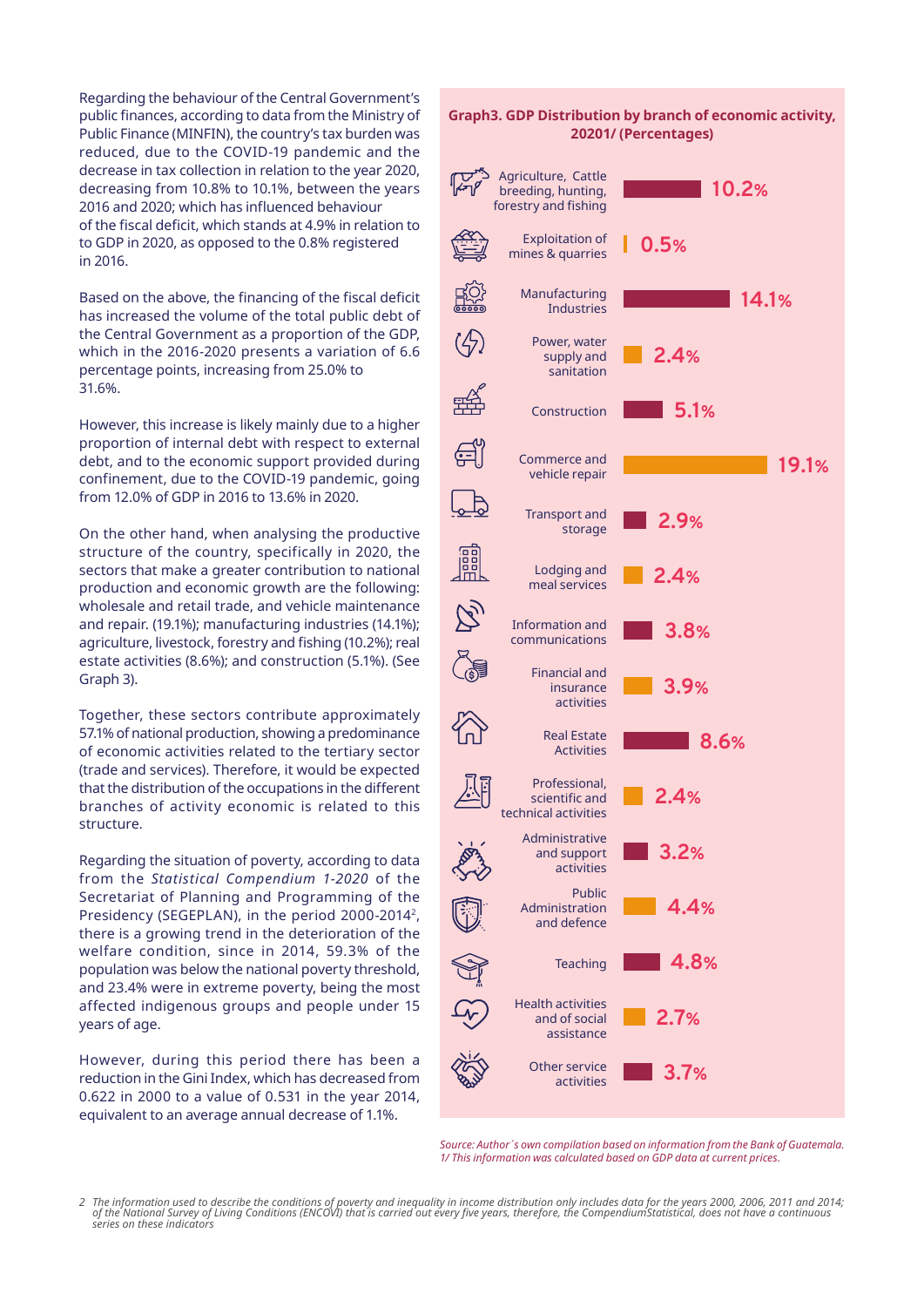# **2 MAINSTREAMING FORMAL EMPLOYMENT**

This section presents information related to the distribution of people employed in the labour market, under the main categories of economic activity, occupation, education, and access and use of technology; as well as the distribution of people in the social security system, based on their affiliation and contribution to the Guatemalan Social Security Institute (IGSS).

# **2.1. Work and technology**

In general terms, the composition of the employed population by branch of economic activity, occupational groups and educational level is presented in Table 6.

## **Table 6. Generalities of the labour market, 2019**

| <b>Categories</b>                                     | <b>Quantities</b> | <b>Percentages</b> |
|-------------------------------------------------------|-------------------|--------------------|
| <b>Branch of activity</b>                             |                   |                    |
| Agriculture, cattle breeding, forestry and<br>fishing | 2,207,781         | 30.4               |
| Vehicle trading and repair                            | 1,395,414         | 19.2               |
| Manufacturing industries                              | 896,360           | 12.3               |
| <b>Occupation Groups</b>                              |                   |                    |
| <b>Basic occupations</b>                              | 1,881,486         | 25.9               |
| Service and trade workers                             | 1,771,567         | 74.4               |
| Officials, artisans and operators                     | 1,238,028         | 17.0               |
| <b>Education level</b>                                |                   |                    |
| Primary                                               | 2,740,015         | 37.7               |
| Diversified <sup>3</sup>                              | 1,768,362         | 24.3               |
| <b>Basic</b>                                          | 1,009,937         | 15.3               |
| <b>Occupation Sector</b>                              |                   |                    |
| <b>Formal Sector</b>                                  | 2,526,658         | 34.7               |
| <b>Informal Sector</b>                                | 4,747,456         | 65.3               |
| <b>Total employed persons</b>                         | 7,274,114         | 100.0              |

*Source: author´s own compilation based on information from the National Statistics Institute of Guatemala (INE).*

When focusing the analysis on occupational groups, it is possible to characterize people based on their educational levels and age group, and to outline the technical skills required in each one, and the concentration of people in these profiles, as shown in Table 7.



*3 This category of the education system, as perceived in the National Survey of Employment and Income 2-2019, refers to the level of middle education*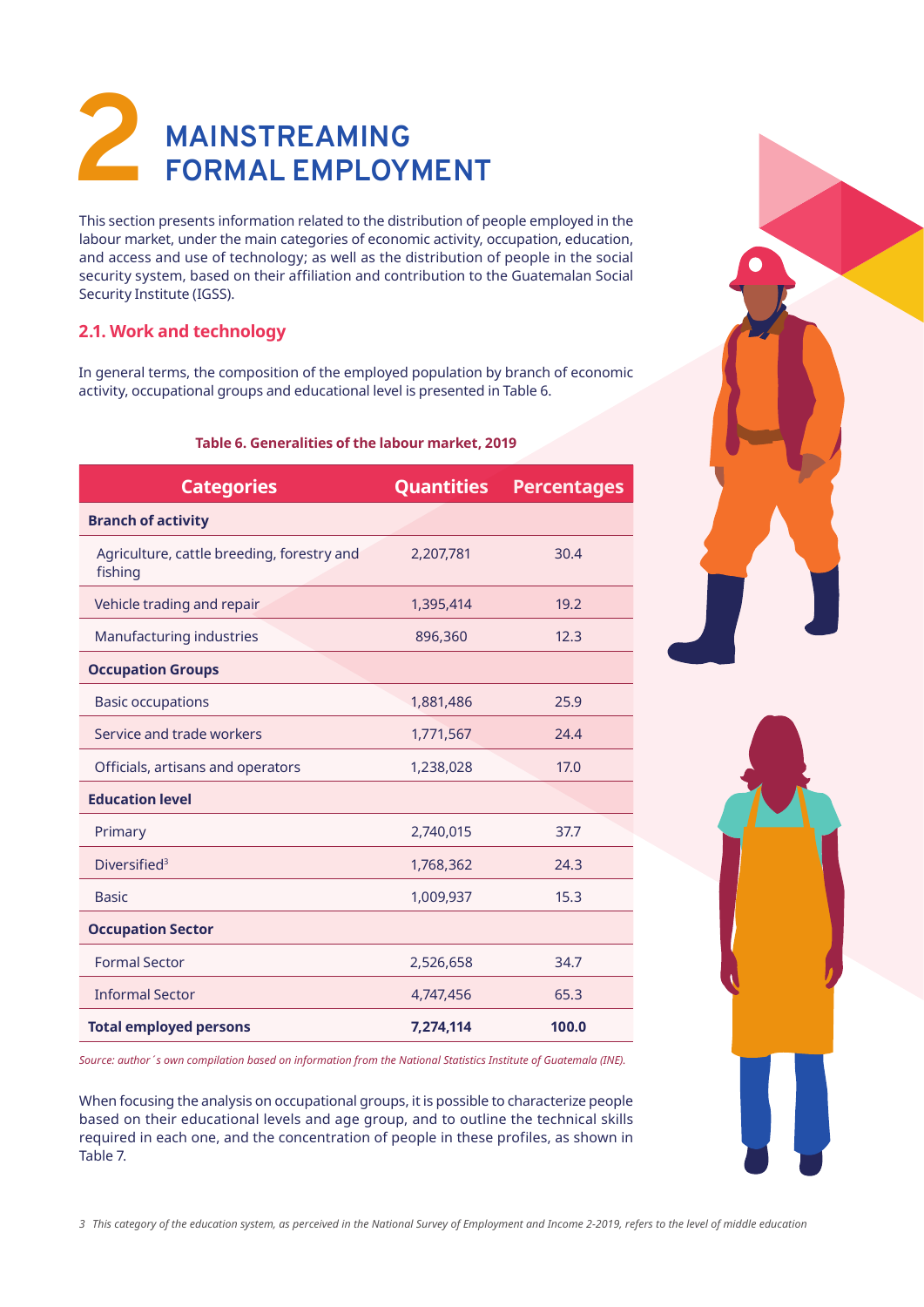### **Table 7. Technical characterization of the occupations, 2019**

| <b>Occupations</b>                            | <b>Characterization</b>                                                                                                                                                                        |
|-----------------------------------------------|------------------------------------------------------------------------------------------------------------------------------------------------------------------------------------------------|
| <b>Basic occupations</b>                      | People who mostly have a primary education level, and are between<br>15 and 24 years old.                                                                                                      |
| Service and trade workers                     | In particular, people between 20 and 29 years of age who have a<br>diversified or intermediate level of education, and those between 45<br>and 49 years who do not have any educational level. |
| Officials, operators and artisans             | Concentrates mainly people between the ages of 35 and 44, who<br>have a primary education level.                                                                                               |
| Farmers and agriculture workers               | Predominance of people with a basic education level, who are<br>regularly between the ages of 15 and 19.                                                                                       |
| Administrative support personnel              | Prevalence of people with a diversified level of education and are<br>aged between 20 and 24 years.                                                                                            |
| Machinery operators and<br>assemblers         | Concentrates people who have a primary level of education, who are<br>mainly in the ages of 35 to 44 years.                                                                                    |
| Professionals, scientists and<br>technicians  | Predominance of people with a diversified educational level, whose<br>ages are between 30 and 34 years.                                                                                        |
| Technicians and middle level<br>professionals | Typically, they are people with a higher education level, and are<br>between the ages of 25 to 29 years.                                                                                       |
| Directors and managers                        | In particular, they are people with a higher and / or diversified level<br>of education, who are between the ages of 30 and 39.                                                                |
| Military occupations                          | Mainly, they are people between 20 and 24 years of age, who have a<br>primary education level.                                                                                                 |

*Source: author´s own compilation based on information from the National Statistics Institute of Guatemala (INE).*

Given the characterization of people by type of occupation, it is possible to establish a link with their access and use of technology, and to identify the occupational profiles that correspond to the use of electronic devices and the internet, as shown in Table 8.

Based on information from the INE, the total number of employed persons who access the internet do so mainly through their mobile phones (81.8%), especially in their homes (86.3%), to communicate with their friends (79.8%).





*Source: author´s own compilation based on information from the National Statistics Institute of Guatemala (INE)..*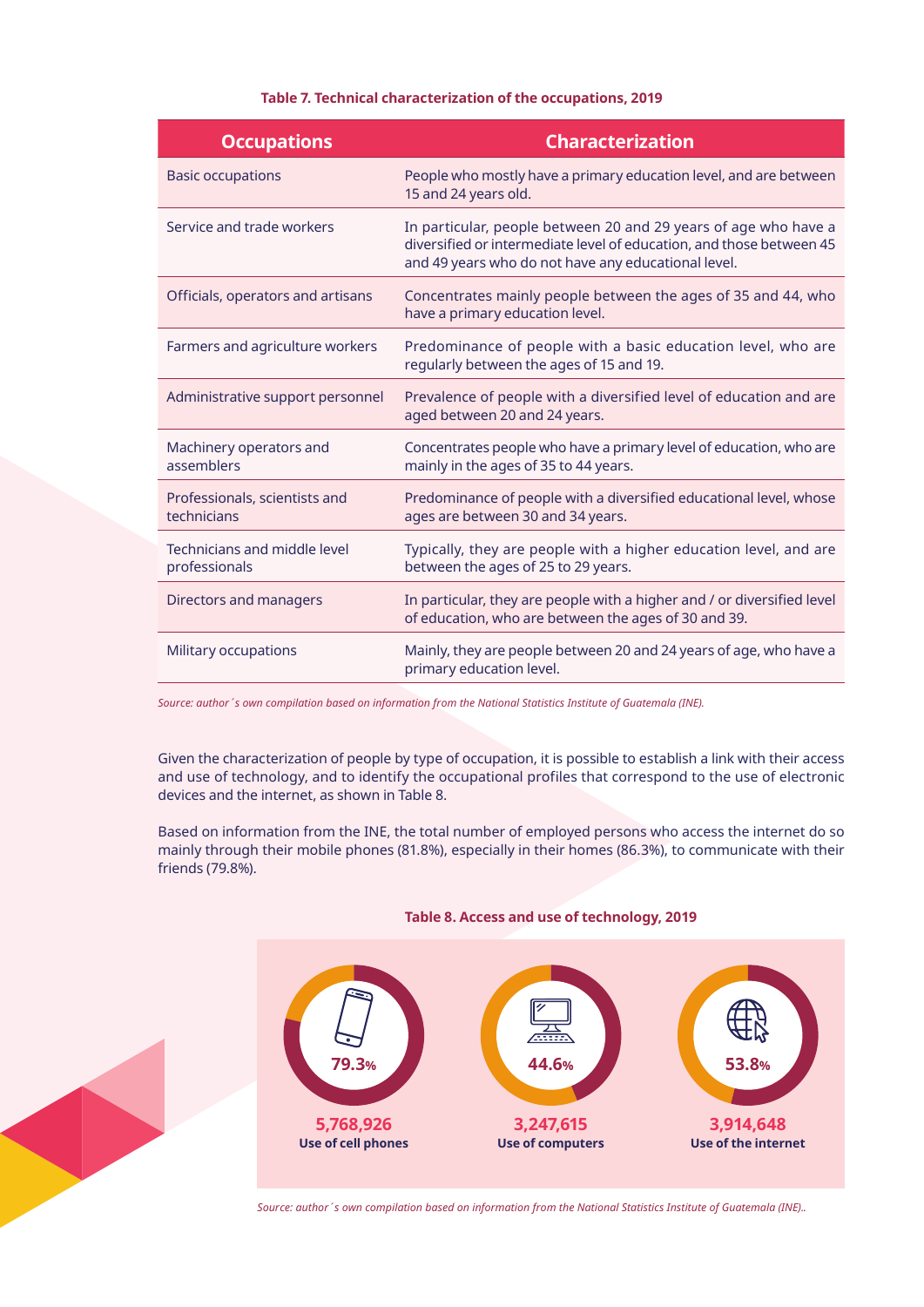## **2.2. Social Protection**

Regarding the participation of employed persons in the social security system, according to data and statistical information from the IGSS, 1,289,882 persons are affiliated and contribute to the health and pension scheme, in accordance with the provisions of current legislation. Their distribution by economic activities is presented in Graph 4.

In this case, data from the Military Welfare Institute (IPM) or the National Civil Service Office (ONSEC) are not included, due to the availability of the corresponding statistical information, and the proportion that it represents within the Social security system.

Of the total number of workers affiliated and contributing to the IGSS, 34.1% are women and 65.9% are men, who in both cases are concentrated in the service sector.



*Source: author´s own compilation based on information from the Instituto Guatemalteco de Seguridad Social (IGSS) (Guatemalan Institute of Social Security)*

On the other hand, based on information from the IGSS, it is estimated that during 2020, a total of 2,902,123 people are considered as right holders, including life partners, children under 7 years of age , pensioners due to disability, old age or survival (IVS), among others, as presented below.



*Source: author´s own compilation based on information from the Instituto Guatemalteco de Seguridad Social (IGSS). 1/ The NON AFFILIATED population corresponds to data provided by the Health Sub-System, related with the emergency assistance to persons who are not affiliated to the IGSS.*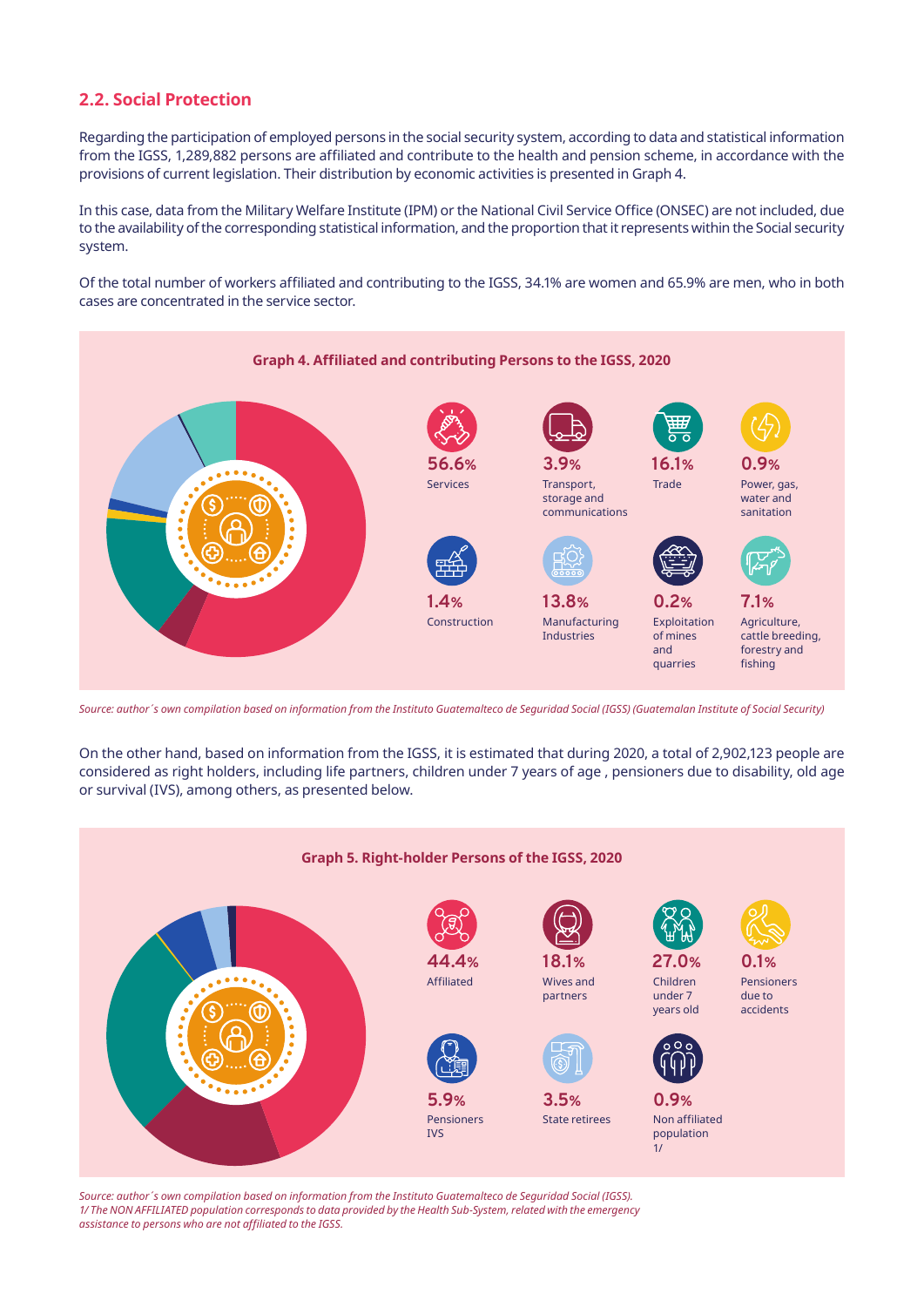# **3 CAPACITY DEVELOPMENT OF VULNERABLE GROUPS**

This section briefly presents the main indicators of the labour market for population groups in conditions of vulnerability such as women, young people and indigenous people.

## **3.1. Participation of groups in condition of vulnerability in the labour market4**

# **Women**



### **LABOUR MARKET INDICATORS ON WOMEN**

| <b>General Indicators</b>    | $\%$ |
|------------------------------|------|
| Participation rate in WAP    | 38.7 |
| Employment-population ratio  | 37.7 |
| Unemployment rate            | 2.5  |
| Share of informal employment | 68.0 |
| Underemployment rate         | 7.3  |
| Inactivity rate              | 61 3 |



### **EMPLOYMENT BY MAIN OCCUPATIONAL GROUP OF WOMEN**

| <b>Occupation Groups</b>                 | $\frac{0}{0}$ |
|------------------------------------------|---------------|
| Service and trade workers                | 37.2          |
| <b>Basic occupations</b>                 | 22.5          |
| Officials, operators and artisans        | 14.6          |
| Administrative support personnel         | 8.0           |
| Professionals, scientist and technicians | 76            |

*Source: author´s own compilation based on information from INE*

*4 In the case of indigenous peoples, only ethnic groups have been considered: Xinka, Garífuna and Maya, since the category Ladinos and Foreigners, would be left out of this analysis.*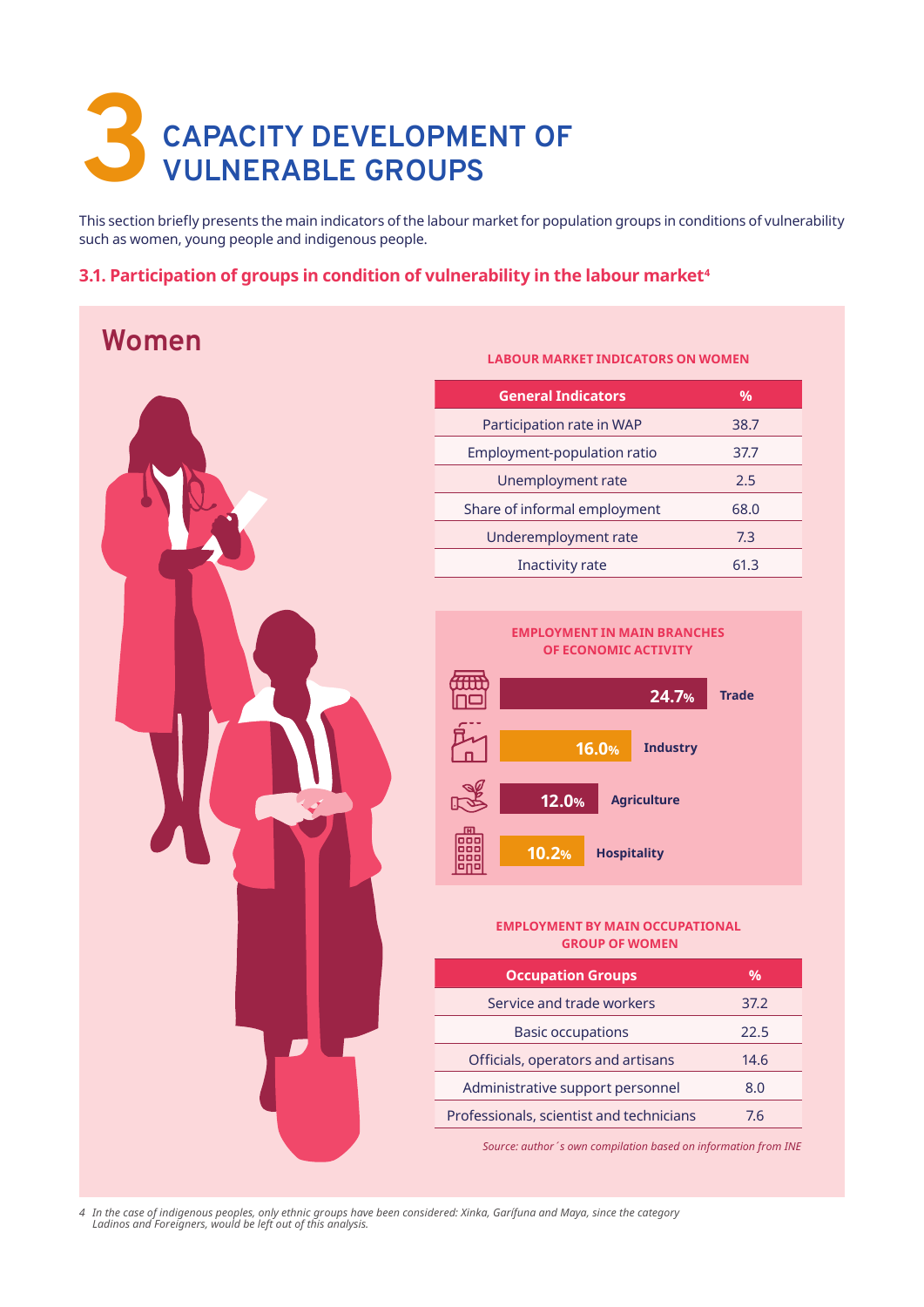# **Young Persons**

## **YOUTH LABOUR MARKET INDICATORS**

| <b>General Indicators</b>    | $\%$ |
|------------------------------|------|
| Participation rate in WAP    | 57.2 |
| Employment-population ratio  | 55.3 |
| Unemployment rate            | 3.3  |
| Share of informal employment | 66.0 |
| Underemployment rate         | 8.4  |
| Inactivity rate              | 42 R |





### **OCCUPATION BY MAIN YOUTH OCCUPATIONAL GROUP**

| <b>Occupation Groups</b>          | %    |
|-----------------------------------|------|
| Service and trade workers         | 23.8 |
| <b>Basic occupations</b>          | 21.9 |
| Farmers and agriculture workers   | 19.8 |
| Officials, operators and artisans | 16.2 |
| Administrative support personnel  | 72   |

*Source: author´s own compilation based on information from the INE* 

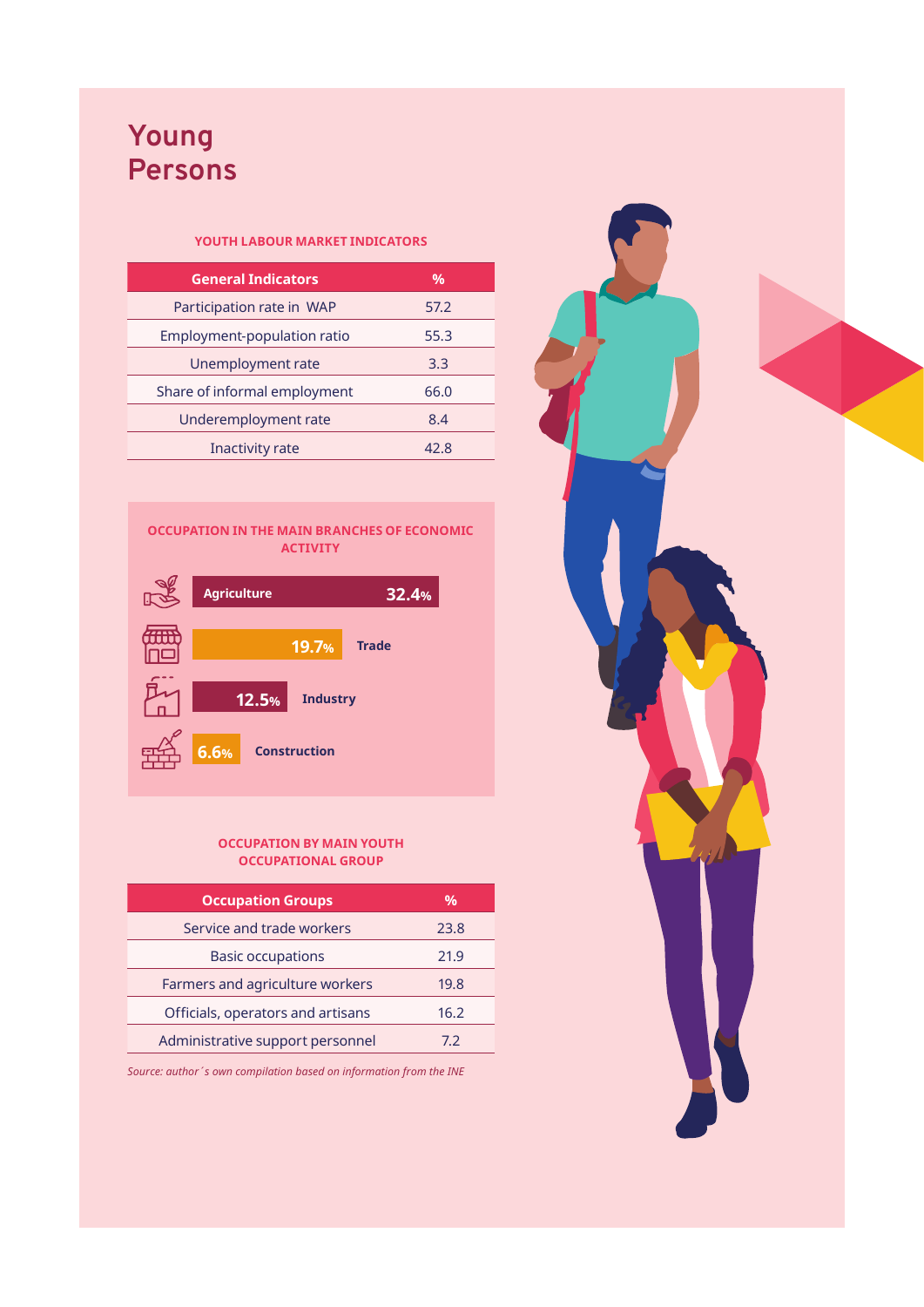# **Indigenous People**



#### **MARKET INDICATORS OF INDIGENOUS PEOPLE**

| <b>General Indicators</b>    | $\frac{0}{0}$ |
|------------------------------|---------------|
| Participation rate in WAP    | 61.1          |
| Employment-population ratio  | 60.8          |
| Unemployment rate            | 0.6           |
| Share of informal employment | 82.6          |
| Underemployment rate         | 5.7           |
| Inactivity rate              | 38 g          |

Ī

### **OCCUPATION IN THE MAIN BRANCHES OF ECONOMIC ACTIVITY**



### **OCCUPATION BY MAIN OCCUPATIONAL GROUP OF INDIGENOUS PEOPLE**

| <b>Occupation Groups</b>          | %    |
|-----------------------------------|------|
| <b>Basic occupations</b>          | 34.4 |
| Service and trade workers         | 19.8 |
| Officials, operators and artisans | 18.6 |
| Farmers and agriculture workers   | 18.3 |
| Facility and machinery operators  | 25   |
|                                   |      |

*Source: author´s own compilation based on information from the INE*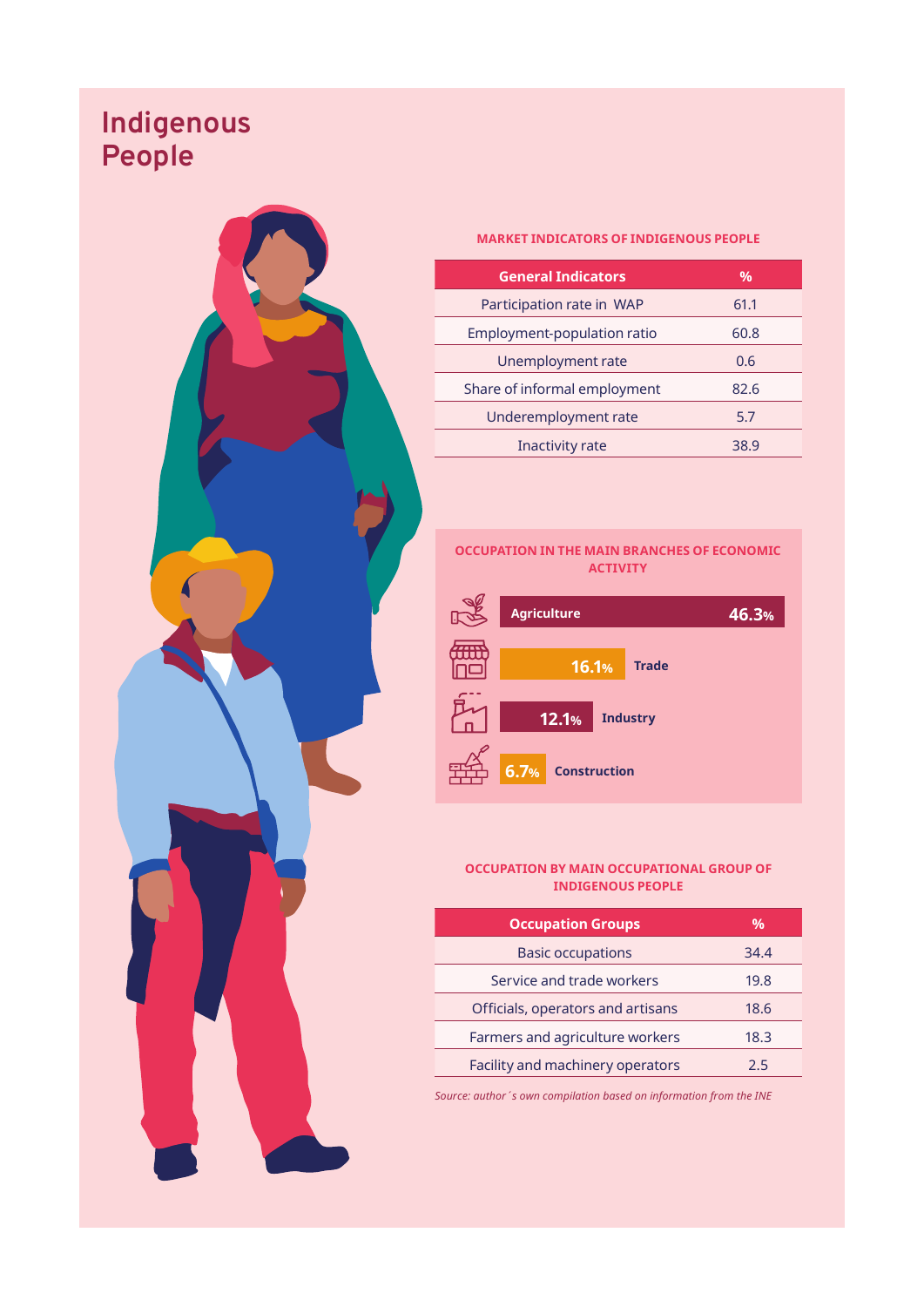# **3.2. Approach**

Based on the analysis of economic, migratory and labour market behaviour in Guatemala, the efforts of the International Labour Organization (ILO) support the design and formulation of public policies aimed at creating job opportunities based on decent work and the promotion of regular and equitable migration for all people.

In this sense, the approach to tackle the root causes of migration must consider the entire migratory cycle, as well as the creation of new job opportunities (national and regular migration) to generate the conditions that reduce the propensity of people to migrate irregularly.

The ILO strategy to help mitigate the causes of irregular migration, as well as to promote safe, orderly and regular labor migration, with decent work at the centre, takes into consideration the following areas of action:



**Employment and productive development.** Aimed at promoting the creation and access to formal jobs, in which the guarantee and respect of the rights of working people to access decent work is promoted; as well as the strengthening of productive enterprises in their transition from the informal economy to the formal economy; both in the origin and return phases of the migratory cycle.



**Justice and social protection.** Approach aimed at taking advantage of the demographic bonus, strengthening the skills and labour capacities of workers, articulation and coordination of educational systems and technical and professional training; to promote the creation of job opportunities in decent work conditions in the phases of origin and return, with an emphasis on children, women, young people, indigenous people, and people with disabilities.



**Regular migration and labour mobility.** The approach to the root causes of migration focuses on the establishment of conditions and opportunities that allow linking labour market policies with regular migration. The participation of actors of the world of work (government institutions, employers' organizations, and workers' organizations), as well as actors related to migration (ministry of foreign affairs and recruitment agencies) is crucial to promote the design of public policies aimed at fair and recruitment, based on ILO´s International Labour Standards.



**Social and economic reintegration.** Aimed at promoting the integration of workers in their communities of origin, through public policies that allow the use of labour skills and abilities (acquired abroad) especially in the return phase, to minimize disparities and develop mutual trust.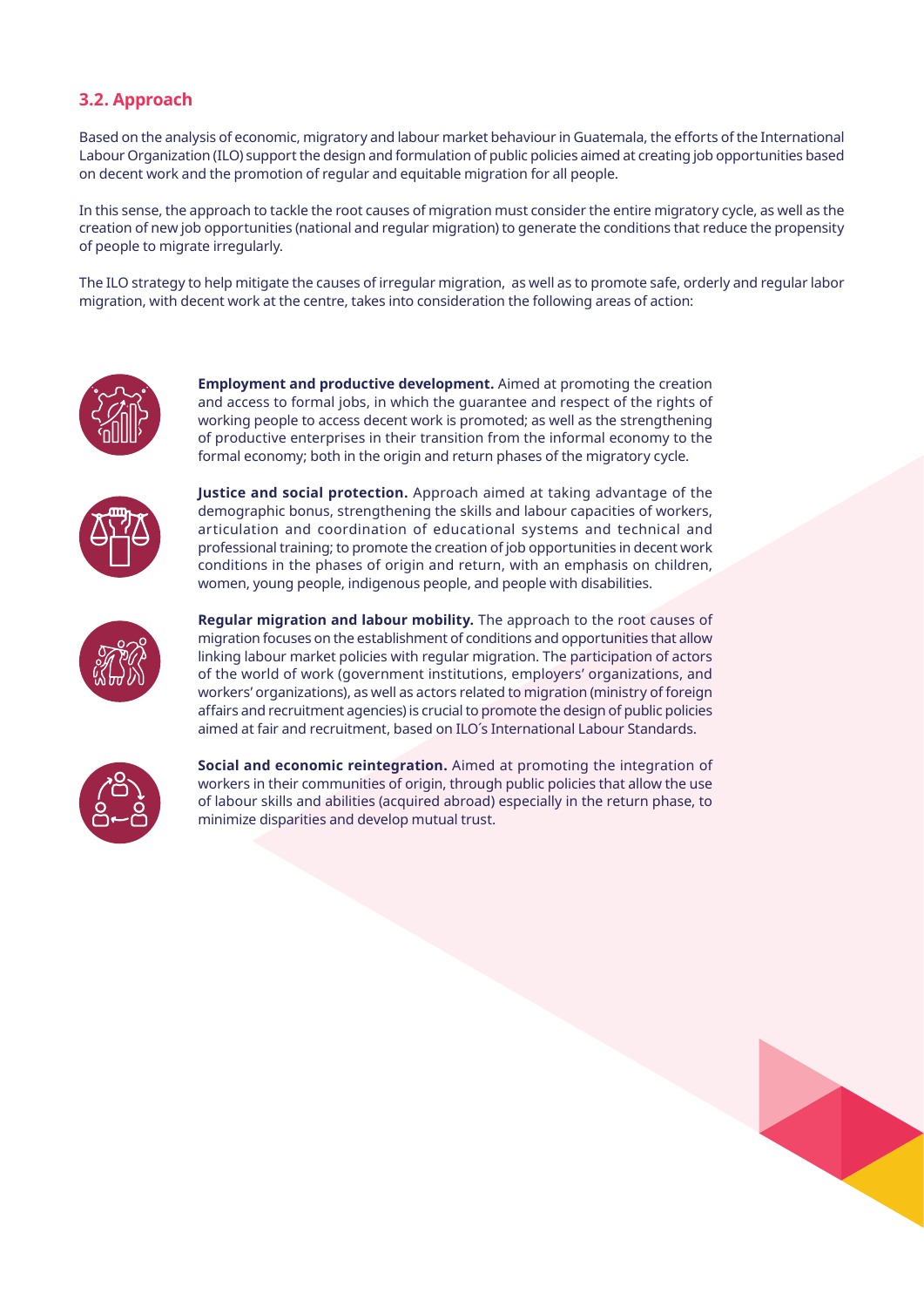# **BIBLIOGRAPHY**

- Banco de Guatemala (BANGUAT) (2021) *Principales indicadores macroeconómicos 2013-2019*. BANGUAT. Ciudad de Guatemala. [Online] Available at: https://www.banguat.gob.gt/es/page/cuadros-estadisticos-detallados
- Department of Economic and Social Affairs (DESA) (2021) *International migrant stock 2020*. Population Division of the DESA, Organization of the United Nations. [Online] Available at: https://www.un.org/ development/desa/pd/ content/international-migrant-stock
- Instituto Guatemalteco de Migración (IGM) (2021) *Informe general de guatemaltecos retornados 2020*. IGM. Ciudad de Guatemala. [Online] Available at: https://igm.gob.gt/wp-content/uploads/2017/09/INFORME-GENERAL-CORRESPONDIENTE-AL-MES-DE-DICIEMBRE-2020-FINAL-.pdf
- Instituto Guatemalteco de Seguridad Social (IGSS) (2021) *Boletín estadístico de afiliación 2020*. Departamento Actuarial y Estadísticos, IGSS. Ciudad de Guatemala. [Online] Available at: https://www.igssgt.org/wp-content/ uploads/2021/06/Boletin-EstadIstico-de-Afiliacion-2020-IGSS.pdf
- Instituto Nacional de Estadísticas (INE) (2019a) *Encuesta Nacional de Empleo e Ingresos 1-2019*. Base de datos del INE. Ciudad de Guatemala. [Online] Available at: https://www.ine.gob.gt/ine/estadisticas/bases-de-datos/ encuesta-nacional-de-empleo-e-ingresos/
- Instituto Nacional de Estadísticas (INE) (2019b) *Encuesta Nacional de Empleo e Ingresos 2-2019*. Base de datos del INE. Ciudad de Guatemala. [Online] Available at: https://www.ine.gob.gt/ine/estadisticas/bases-de-datos/ encuesta-nacional-de-empleo-e-ingresos/
- Instituto Nacional de Estadísticas (INE) (2019c) *Estimaciones y proyecciones de la población total 1950-2050*. Revisión 2019. Base de datos del INE. Ciudad de Guatemala. [Online] Available at: https://www.ine.gob.gt/ine/ proyecciones/
- Ministerio de Finanzas Públicas (MINFIN) (2021a) *Reporte de operaciones de crédito público*. Departamento de Registro de Deuda Pública, MINFIN. Ciudad de Guatemala. [Online] Available at: https://dcp-web.minfin.gob.gt/ Documentos/Estadisticas/Reporte \_Operaciones\_Credito\_Publico.pdf
- Ministerio de Finanzas Públicas (MINFIN) (2021b) Situación financiera de la administración central 2001-2020. MINFIN. Ciudad de Guatemala. [Online] Available at: https://www.minfin.gob.gt/images/daf/documentos/doc2. pdf
- International Organization for Migration (2020a) *Encuesta de medios de vida a población migrante retornada en Guatemala en el marco de la COVID-19*. OIM. Ciudad de Guatemala. [Online] Available at: https://mic.iom.int/ webntmi/descargas/2020/ ronda1/DTMCOVID19R1GT.pdf
- Secretaría de Planificación y Programación de la Presidencia (SEGEPLAN) (2021) *Compendio estadístico 1-2020*. SEGEPLAN. Ciudad de Guatemala. [Online] Available at: https://www.segeplan.gob.gt/nportal/index.php/ biblioteca-documental/biblioteca-documentos/category/204-comprendio-estadistico